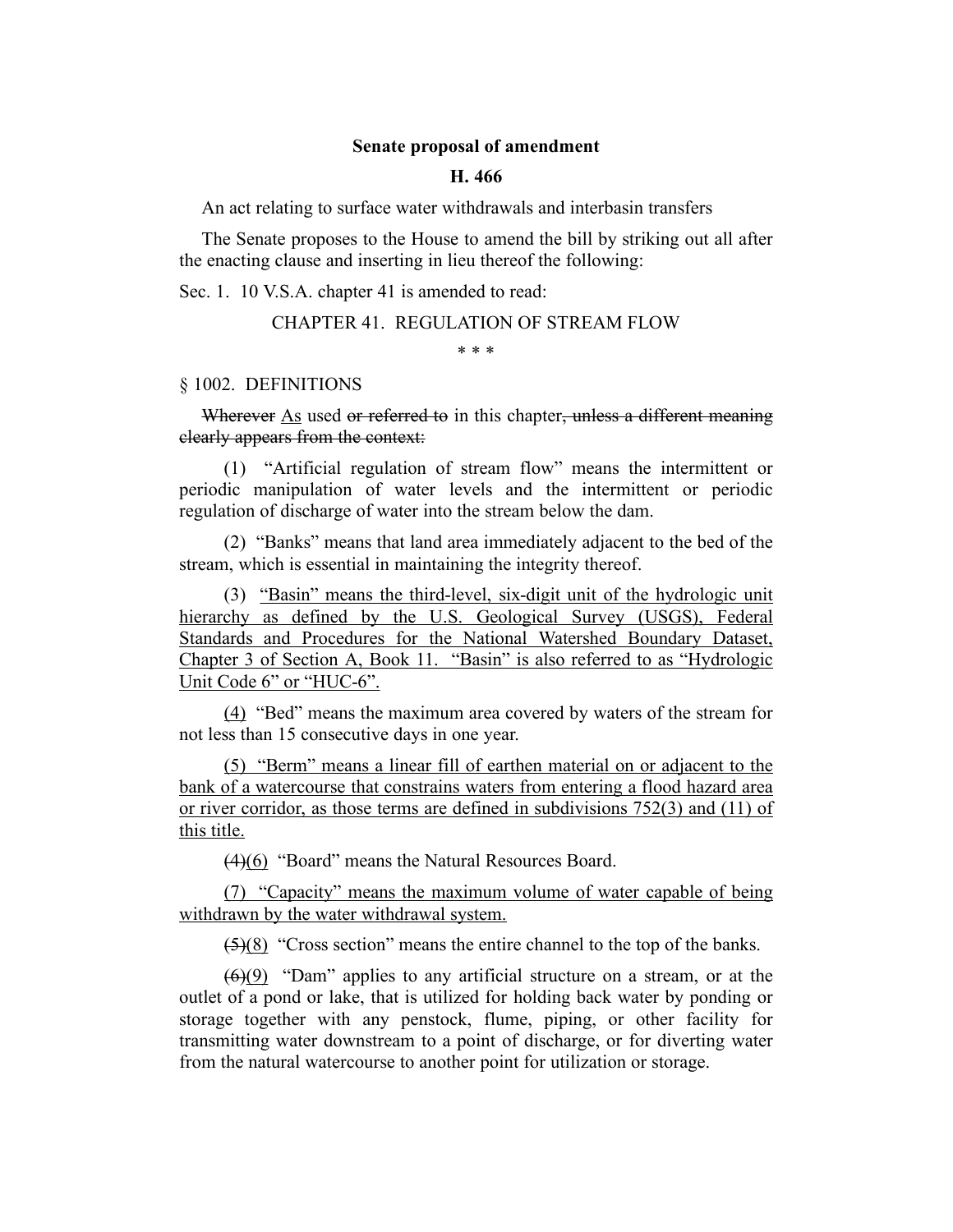(7)(10) "Department" means the Department of Environmental Conservation.

(11) "Existing surface withdrawal" means a surface water withdrawal that exists prior to January 1, 2023.

(12) "Frequency" means how often water will be withdrawn from a surface water over a period of time.

(8)(13) "Instream material" means:

(A) all gradations of sediment from silt to boulders;

(B) ledge rock; or

(C) large woody debris in the bed of a watercourse or within the banks of a watercourse.

(14) "Interbasin transfer" means the conveyance of surface water withdrawn from a basin for use in another basin.

(15) "Large woody debris" means any piece of wood within a watercourse with a diameter of 10 or more inches and a length of 10 or more feet that is detached from the soil where it grew.

(9)(16) "Person" means any individual; partnership; company; corporation; association; unincorporated association; joint venture; trust; municipality; the State of Vermont or any agency, department, or subdivision of the State; any federal agency; or any other legal or commercial entity.

(17) "Rate of withdrawal" means the volume of surface water that is withdrawn over a period of time, as reported in gallons per minute.

(18) "Reasonable and feasible" means available and capable of being implemented after consideration of cost, existing technology, logistics in light of the overall project purpose, environmental impact, and ability to obtain all necessary approvals for implementation.

(19) "Secretary" means the Secretary of Natural Resources or the Secretary's duly authorized representative.

(20) "Surface water" means all rivers, streams, creeks, brooks, reservoirs, ponds, lakes, and all bodies of surface waters that are contained within, flow through, or border upon the State or any portion of it. "Surface water" does not include the following:

(A) groundwater as defined in section 1391 of this title;

(B) artificial waterbodies as defined under section 29A-101(d) of the Vermont Water Quality Standards;

(C) treatment ponds, lagoons, or wetlands created solely to meet the requirements of a permit issued for a discharge; and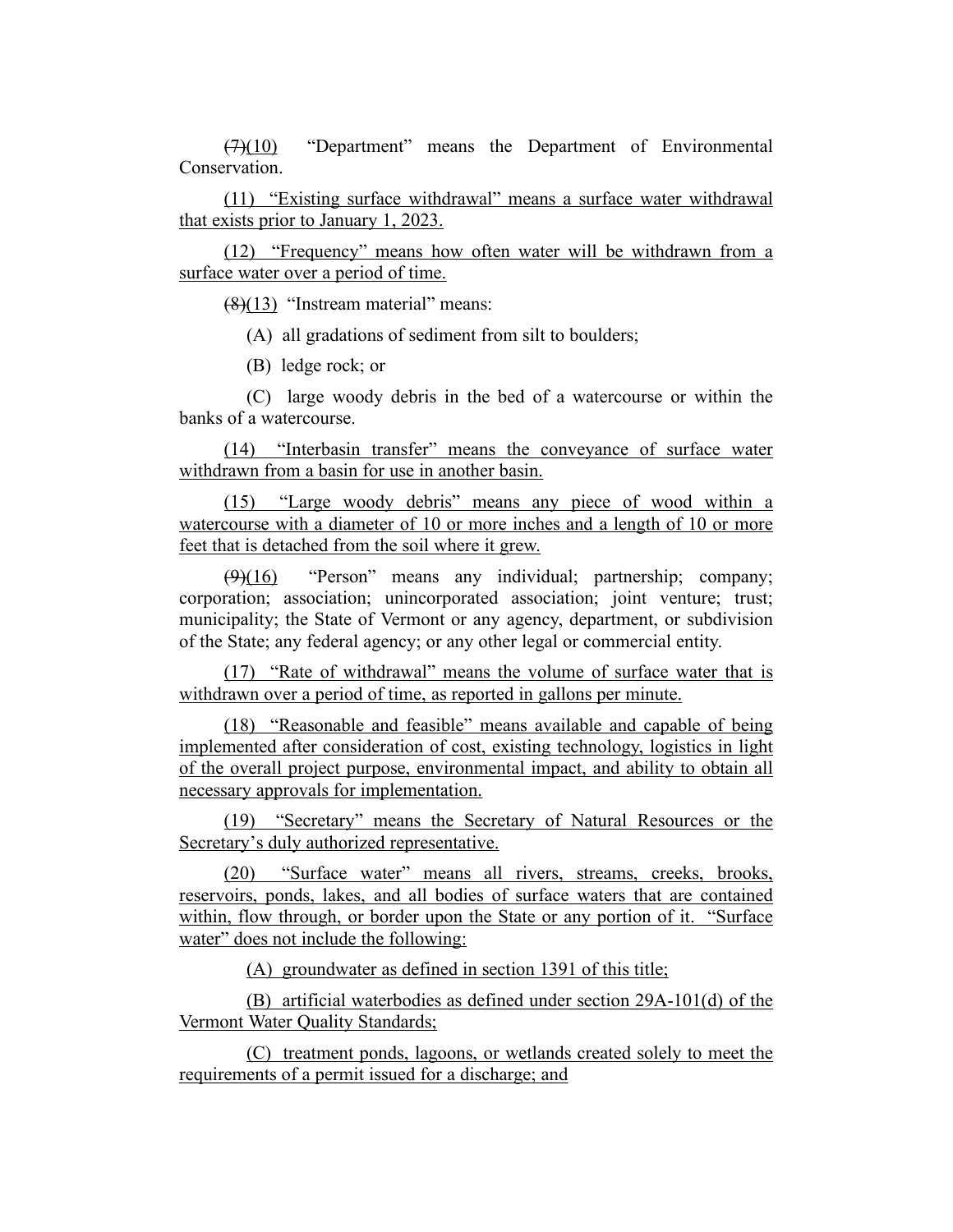(D) constructed off-stream farm ponds or other off-stream impoundments that are used for irrigation for farming or watering of livestock.

(21) "Vermont Water Quality Standards" means the standards adopted pursuant to chapter 47 and subdivision 6025(b) of this title.

(10)(22) "Watercourse" means any perennial stream. "Watercourse" shall does not include ditches or other constructed channels primarily associated with land drainage or water conveyance through or around private or public infrastructure.

(11) "Secretary" means the Secretary of Natural Resources, or the Secretary's duly authorized representative.

(23) "Watershed" means a region containing waters that drain into a particular brook, stream, river, or other body of water.

(24) "Withdrawal" means the intentional diversion from a surface water by pumping, gravity, or other method for the purpose of being used for irrigation, industrial uses, snowmaking, livestock watering, water supply, aquaculture, or other off-stream uses. "Withdrawal" does not include hydroelectric projects that are regulated by the Federal Energy Regulatory Commission or the Public Utility Commission. "Withdrawal" does not include direct consumption of surface water by livestock.

(12) "Berm" means a linear fill of earthen material on or adjacent to the bank of a watercourse that constrains waters from entering a flood hazard area or river corridor, as those terms are defined in subdivisions 752(3) and (11) of this title.

(13) "Large woody debris" means any piece of wood within a watercourse with a diameter of 10 or more inches and a length of 10 or more feet that is detached from the soil where it grew.

\* \* \*

Subchapter 4. Surface Water Withdrawals and Interbasin Transfers

## § 1041. POLICY ON SURFACE WATER WITHDRAWALS FOR OFF-STREAM USES OTHER THAN SNOWMAKING

(a) This subchapter is intended to establish policy and standards for surface water withdrawals that are consistent with section 1001 of this chapter and chapter 47 of this title, including the Vermont Water Quality Standards.

(b) The policy established under this subchapter is to:

(1) assure the protection, maintenance, and restoration of the chemical, physical, and biological water quality, including water quantity, necessary to sustain aquatic communities and stream function;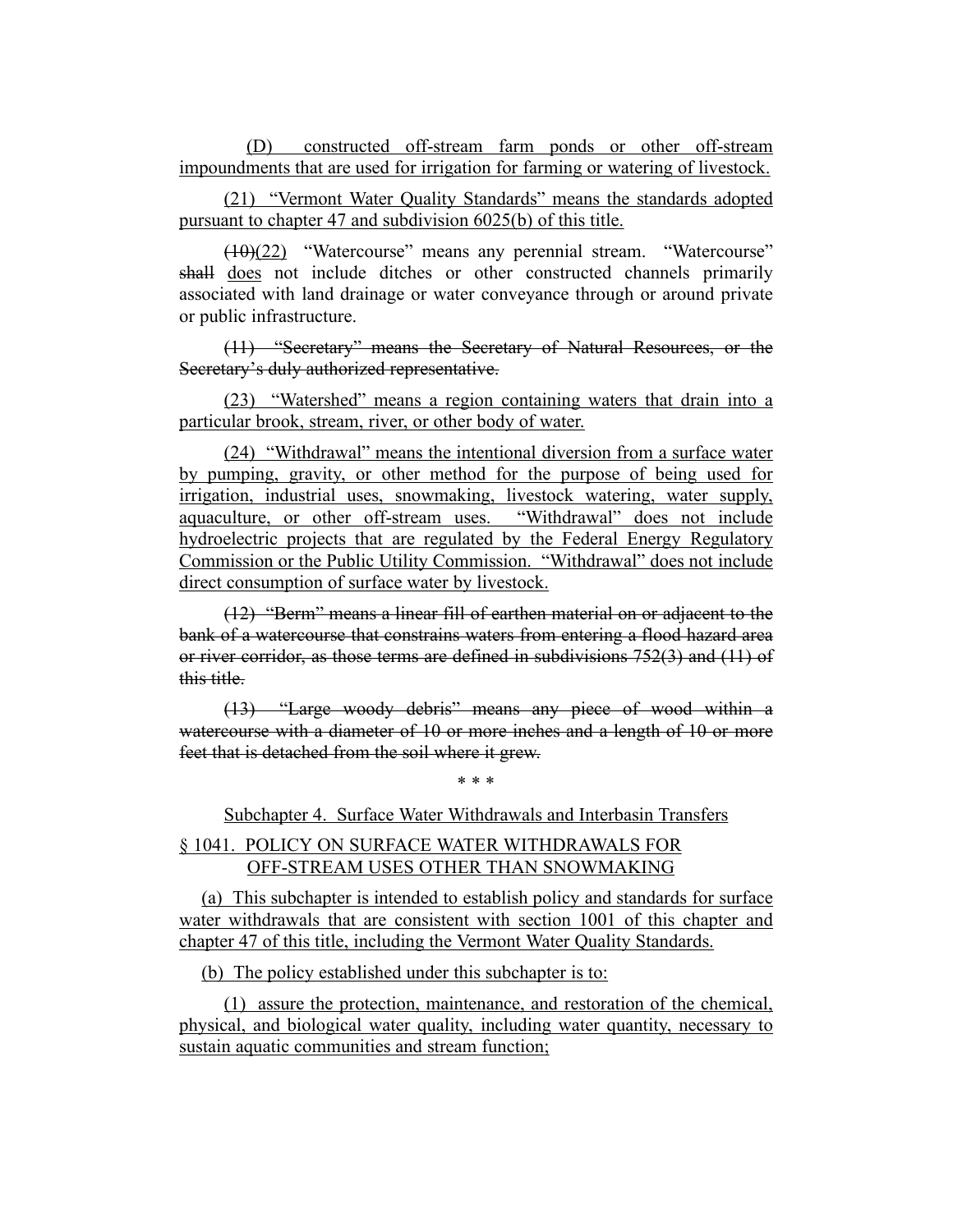(2) help to provide for and enhance the viability of those sectors and industries that rely on the use of surface waters and are important to Vermont's economy;

(3) permit surface water withdrawals and the construction of appurtenant facilities and related systems for uses other than snowmaking, based on an analysis of the need for water and the consideration of alternatives and consistent with this and related policies and other applicable laws and rules; and

(4) recognize that existing users of the State's waters for off-stream uses that may have an adverse effect on water quality should have time and opportunity to improve water quality.

§ 1042. REGISTRATION AND REPORTING; EXCEPTIONS

(a) Registration. Beginning on January 1, 2023, any person withdrawing 10,000 gallons or more of surface water within a 24-hour period or 150,000 gallons or more of surface water over any 30-day period shall register with the Secretary:

(1) the location of each withdrawal, including each impacted surface water;

(2) the frequency and rate of each withdrawal;

(3) a description of the use or uses of the water to be withdrawn;

(4) the capacity of the system to be used for the withdrawal; and

(5) a schedule for the withdrawal.

(b) Report. Beginning on January 1, 2023, a person that is required to register a surface water withdrawal pursuant to subsection (a) of this section shall file an annual report with the Secretary. Reports shall be filed annually by January 15 of the following year. The report shall be made on a form provided by the Secretary and shall include all of the following information:

(1) the total amount of water withdrawn each month;

(2) the location of each withdrawal, including each impacted surface water;

(3) the daily maximum withdrawal for each month;

(4) the date of daily maximum withdrawal; and

(5) any other information required by the Secretary.

(c) Methods of reporting withdrawals. The following methods shall be used to report the amounts of withdrawn surface water required to be reported under subsection (b) of this section: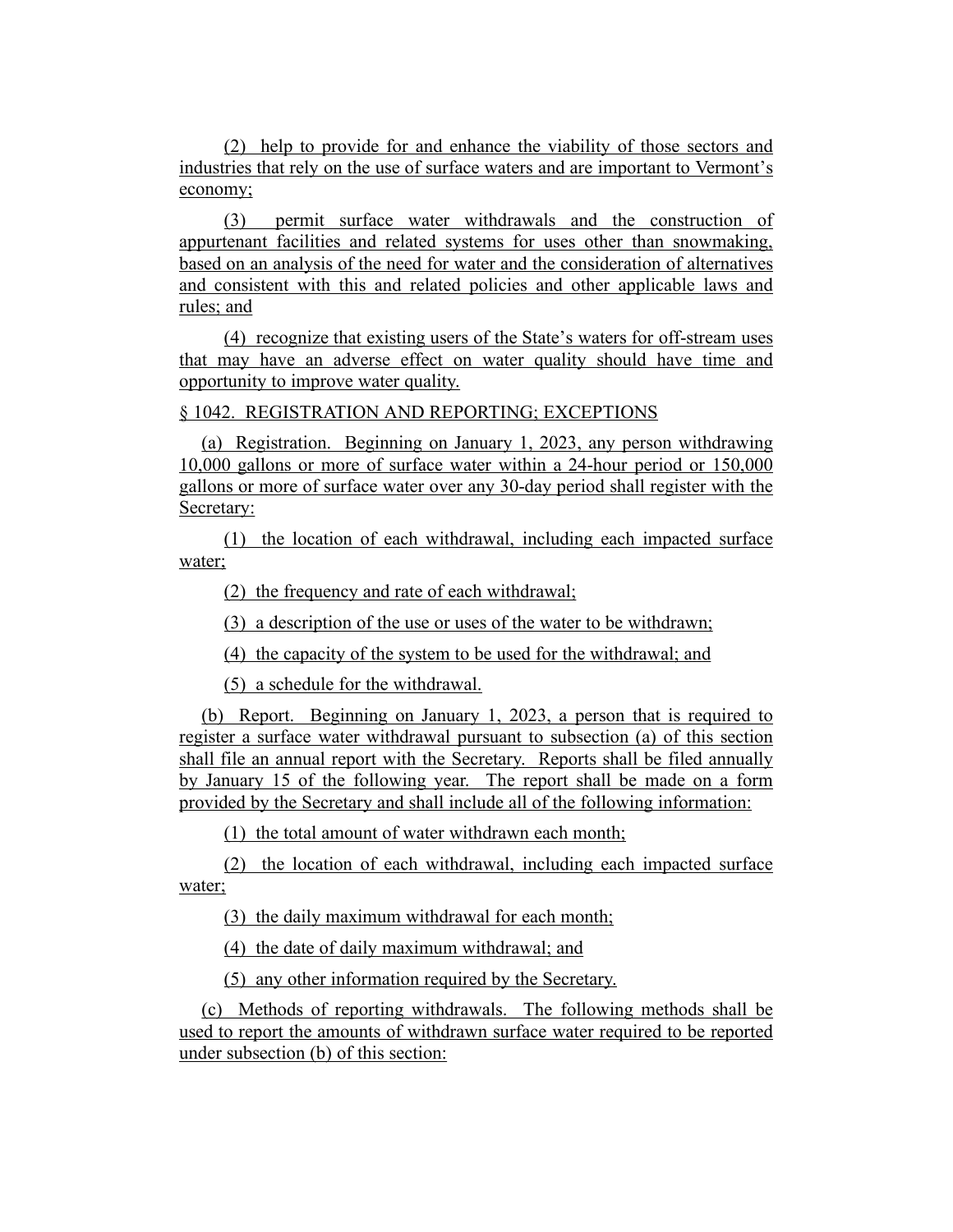(1) For withdrawals of between 10,000 and 50,000 gallons of surface water within a 24-hour period or 150,000 gallons or more of surface water over any 30-day period, the person shall either provide an estimate of total volume withdrawn or provide meter data. The report shall describe how any estimate was calculated.

(2) For withdrawals of 50,000 gallons or more of surface water within a 24-hour period or 1,500,000 gallons or more of surface water over any 30-day period, the person shall provide meter data or measured data by a technically appropriate method approved by the Secretary.

(d) Exceptions. The following withdrawals shall not be subject to the requirements of subsection (a) or (b) of this section:

(1) surface water withdrawals for fire suppression or other public emergency response purposes;

(2) surface water withdrawals required to report under subchapter 3 of this chapter for snowmaking uses;

(3) surface water withdrawals approved pursuant to chapter 56 of this title on public water supply and the rules adopted thereunder for use as a public drinking water supply;

(4) surface water withdrawals for irrigation for farming, livestock watering, or other uses for farming, as the term "farming" is defined in 6 V.S.A. § 4802; and

(5) a surface water withdrawal reported to the Secretary under any project that requires the reporting of substantially similar data.

§ 1043. PERMIT REQUIREMENT; PROGRAM DEVELOPMENT

(a) Program development. On or before July 1, 2026, the Secretary shall implement a surface water withdrawal permitting program that is consistent with section 1041 of this subchapter. The program shall be developed to:

(1) require a permit or other authorization for surface water withdrawals based on potential impacts to surface waters or other factors, and establish conditions of operation necessary to protect surface waters and the Vermont Water Quality Standards;

(2) consider surface water withdrawal registration and reporting information submitted pursuant to section 1042 of this chapter in the establishment of permitting thresholds and other permitting requirements;

(3) require efficient use and conservation of surface water;

(4) ensure that withdrawals comply with the Vermont water quality standards;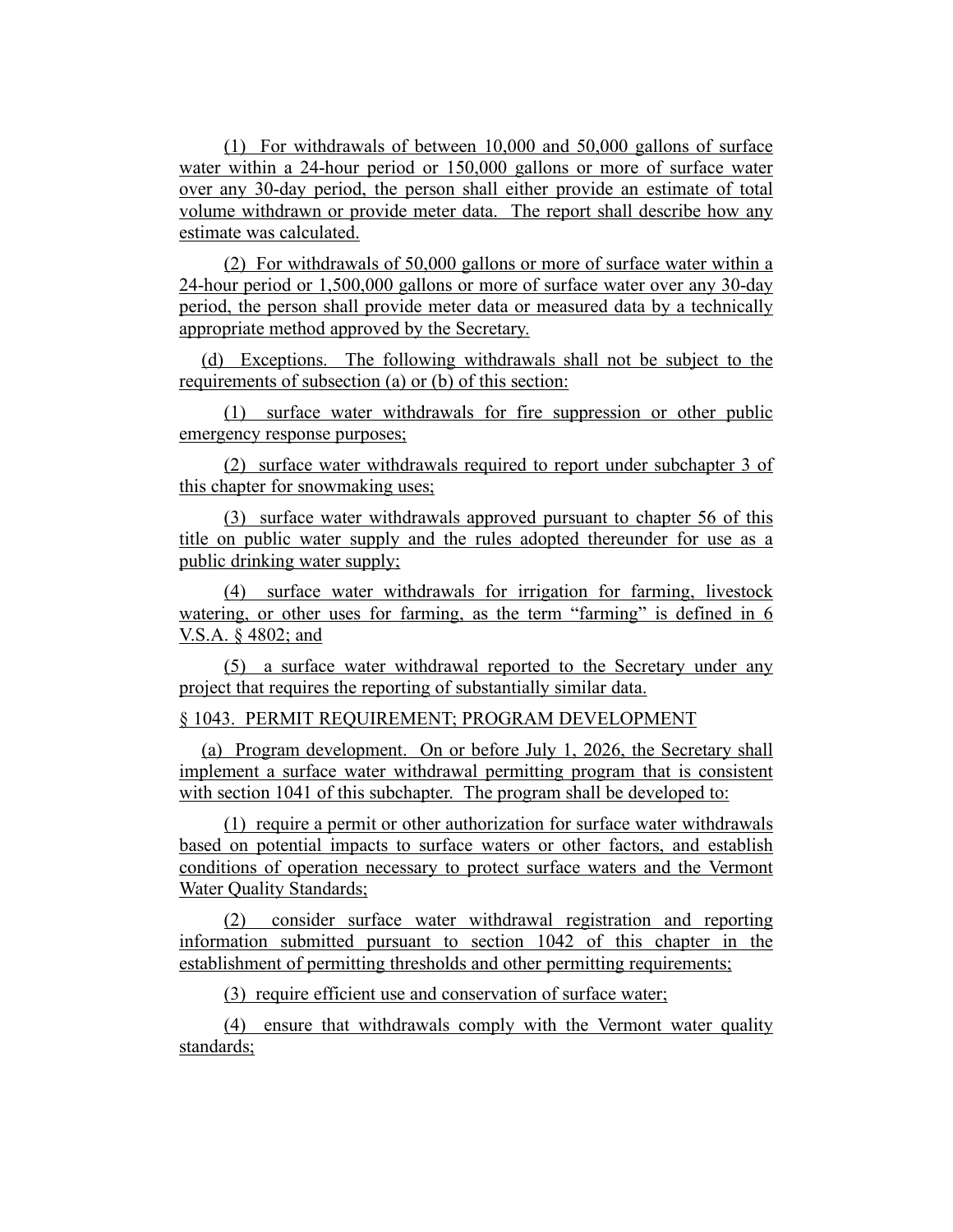(5) establish limitations on withdrawals based on low flow or drought conditions and the development of potential alternatives to meet surface water withdrawal needs in such cases; and

(6) require assessment of any reasonable and feasible alternatives to proposed withdrawals that may have less of an impact on surface water quality.

(b) Application. Application for a permit to withdraw surface water under the program established under subsection (a) of this section shall be made on a form provided by the Secretary, and shall include the following information:

(1) the location of each withdrawal, including the identification and type of each impacted surface water;

(2) a description of the use or uses of the water to be withdrawn;

(3) a description of the proposed method of water withdrawal;

(4) the frequency and rate of the withdrawal;

(5) an estimated schedule for the withdrawal;

(6) the capacity of the system to be used for the withdrawal;

(7) the location of the proposed return flow of the withdrawn water, and whether the withdrawal is an interbasin transfer;

(8) an estimate of the volume of water needed for the proposed use or uses;

(9) a description of the alternative means considered for the proposed uses of water that will have less of an impact on surface water quality; and

(10) any other information required by the Secretary.

(c) Permits.

(1) The Secretary may issue a general permit to authorize certain withdrawal activities.

(2) The Secretary shall issue a general permit under this chapter for the withdrawal of surface water for State or municipal infrastructure projects. The general permit shall establish a rate and withdrawal volume that only requires notification of the Secretary and does not require Secretary approval prior to withdrawal.

(3) A permit issued under this subchapter shall be for a period of not longer than 10 years from the date of issuance.

(d) Exceptions. A permit required under this subchapter shall not be required for:

(1) surface water withdrawals for fire suppression or other public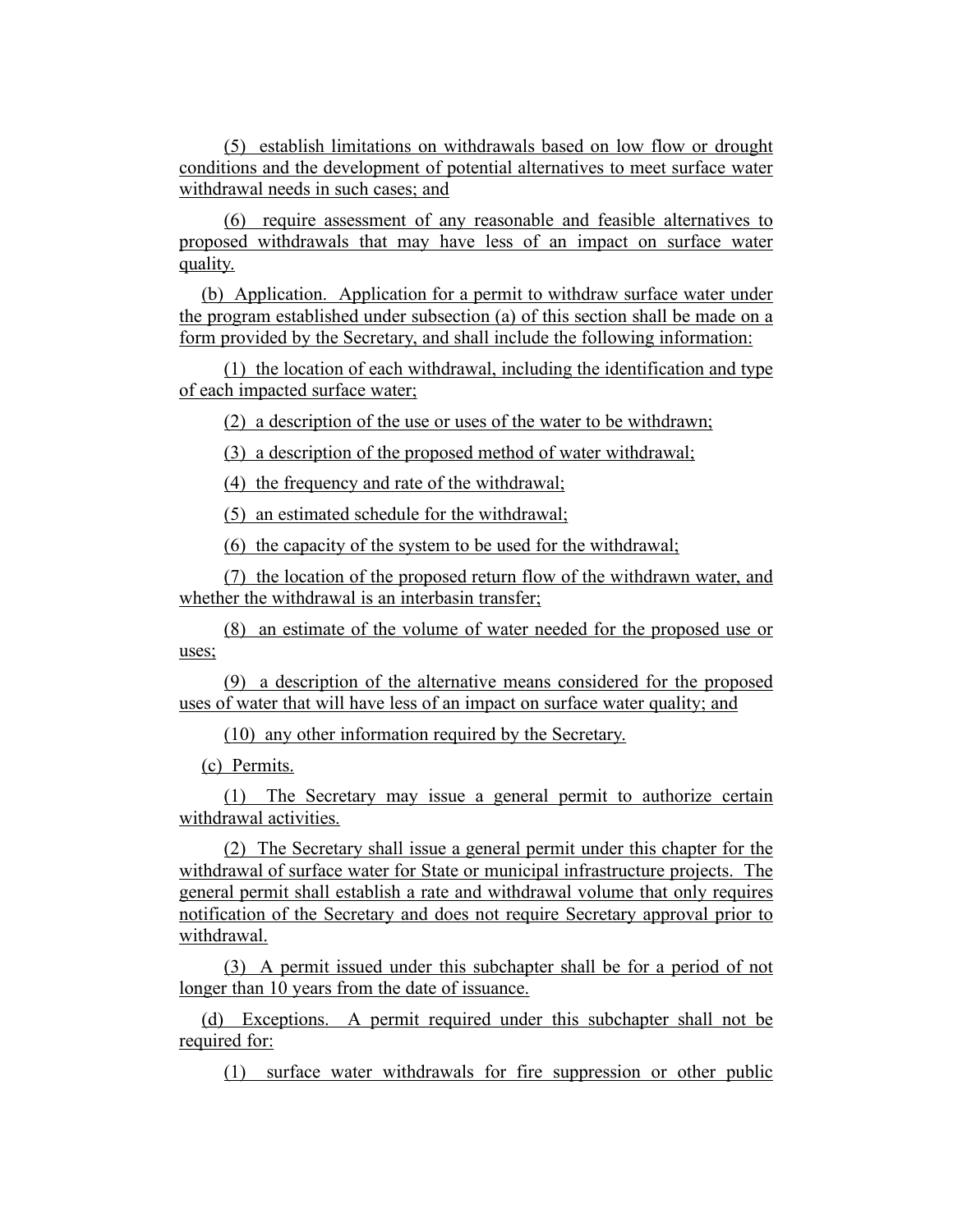#### emergency response purposes; or

(2) surface water withdrawals for irrigation for farming, livestock watering, or other uses for farming, as the term "farming" is defined in 6 V.S.A. § 4802.

(e) Existing surface water withdrawals.

(1) Snowmaking withdrawals. Existing withdrawals approved pursuant to subchapter 3 of this chapter for snowmaking shall be reviewed pursuant to subdivision  $(f)(1)$  of this section.

(2) Nonsnowmaking withdrawals.

(A) A permit required under this subchapter shall not be required until July 1, 2030 for an existing surface water withdrawal for nonsnowmaking purposes, provided that:

(i) the existing surface water withdrawal is both registered and reported to the Secretary pursuant to section 1042 of this title on an annual basis; and

(ii) no expansion of the existing surface water withdrawal occurs on or after January 1, 2023.

(B) For purposes of this subdivision (2), an expansion includes an increase in reported surface water withdrawal rate or volume or increase in reported capacity of the system.

(f) Surface water withdrawals for snowmaking.

(1) Existing withdrawals. Existing surface water withdrawals for snowmaking purposes that have been reviewed and approved pursuant to subchapter 3 of this chapter shall not require additional technical review by the Secretary under this subchapter, provided that the approved snowmaking activity is operated in compliance with the terms and conditions of the Secretary's approval. For such activities, the Secretary may issue a permit under the rules adopted pursuant to this subchapter.

(2) New withdrawals. Proposed surface water withdrawals for new snowmaking activities that require review pursuant to subchapter 3 of this chapter shall be reviewed by the Secretary in accordance with the rules adopted pursuant to section 1032 of this title. If the Secretary determines that the proposed activity is consistent with those rules, the Secretary shall issue a permit required by section 1043 of this section for that activity.

(g) Enforcement.

(1) The Secretary may require a person to obtain a permit under this subchapter when the Secretary, in the Secretary's discretion, determines that a withdrawal or other action circumvents the requirements of this subchapter.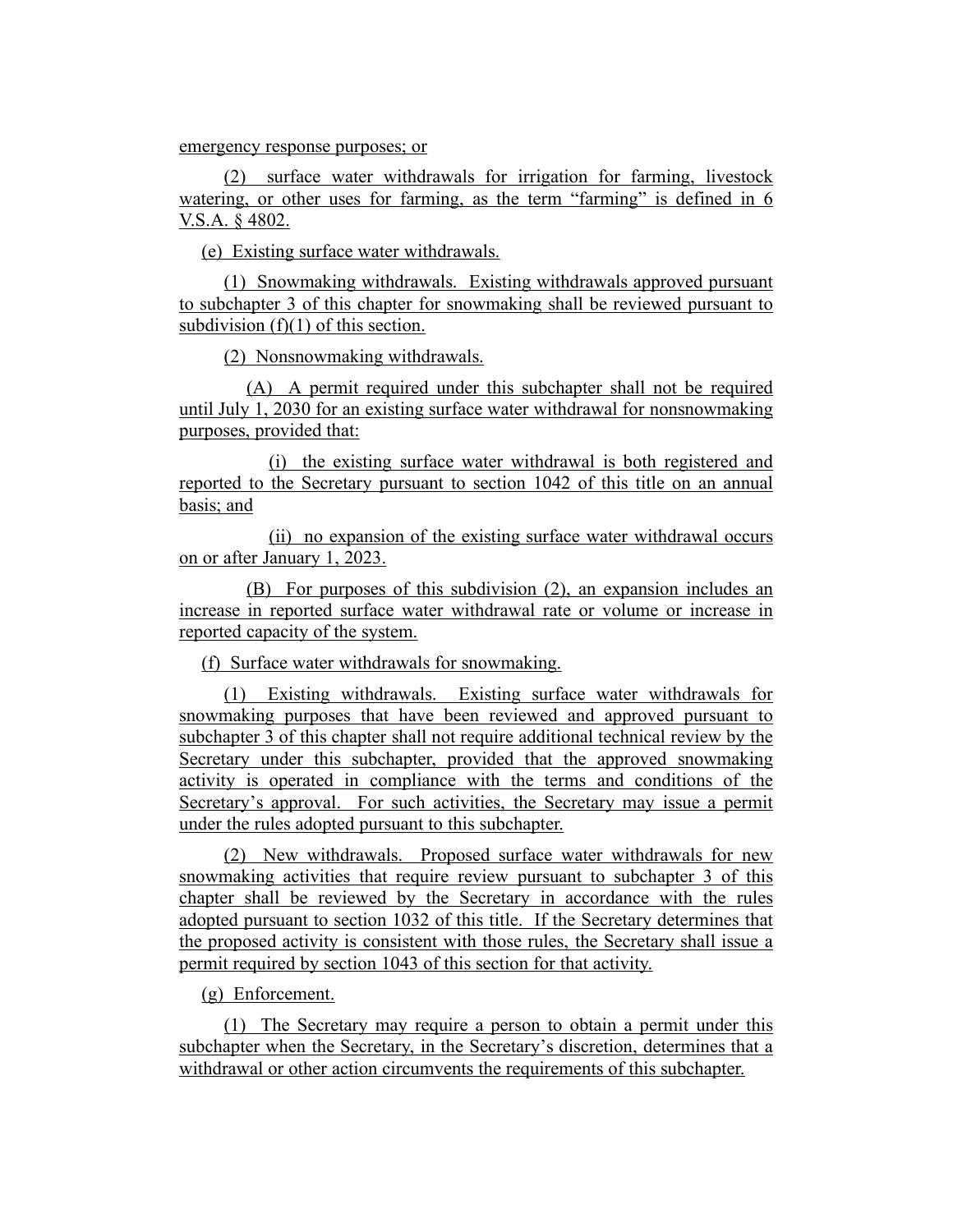(2) If the Secretary finds that a withdrawal subject to this subchapter results in the construction, installation, operation, or maintenance of any facility or condition that results in or can reasonably be expected to result in a violation of the Vermont Water Quality Standards, the Secretary may issue an order establishing reasonable and proper methods and procedures for the control of that activity in order to reduce or eliminate the violation.

(h) Reservation. Nothing in this subchapter shall be interpreted to supersede, limit, or otherwise effect the Secretary's authority to take action pursuant to section 1272 of this title or other applicable provision of law or rule.

#### § 1044. INTERBASIN TRANSFERS OF SURFACE WATERS

(a) Review of HUC 6 interbasin transfers. The Secretary shall review any interbasin transfer pursuant to the Vermont Water Quality Standards and other requirements of State law listed in subdivision  $1253(h)(1)$  of this title. This review shall be in addition to any applicable standards and permitting requirements adopted pursuant to subsection 1043(a) of this title.

(b) Review of other transfers likely to violate Vermont Water Quality Standards. The Secretary may review any other surface water withdrawal that includes the transfer of surface water from one watershed to another watershed under the requirements of subsection (a) of this section if the Secretary determines that the activity is likely to result in a violation of the Vermont Water Quality Standards. The Secretary shall make a determination under this subsection based on a review of information set forth under subsection 1043(b) of this title that is readily available to the Secretary.

### § 1045. REPORT TO GENERAL ASSEMBLY

Beginning February 15, 2023 and annually thereafter, the Secretary of Natural Resources, after consultation with the Secretary of Agriculture, Food and Markets, shall submit to the Senate Committees on Agriculture and on Natural Resources and Energy and the House Committees on Agriculture and Forestry and on Natural Resources, Fish, and Wildlife the data submitted to the Secretary pursuant to subsections 1042(a) and (b) of this title, data submitted as part of a permit required under section 1043 of this title, and the data submitted to the Secretary of Agriculture, Food and Markets under 6 V.S.A. § 4927.

## § 1046. RULEMAKING

The Secretary shall adopt rules to implement the requirements of this subchapter.

Sec. 2. 10 V.S.A. § 1253(h)(1) is amended to read:

(h)(1) The Secretary shall administer a Clean Water Act Section 401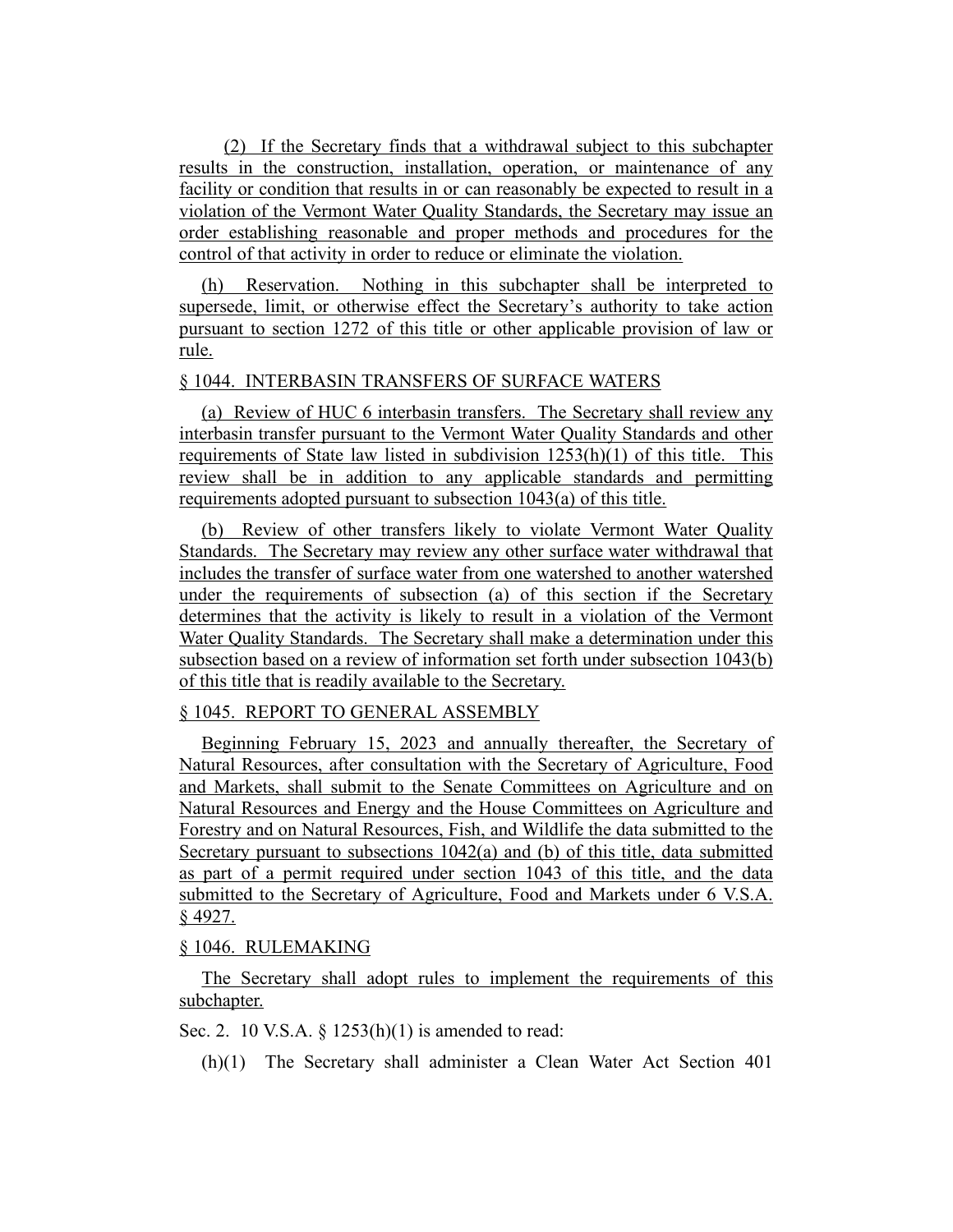certification program to review activities that require a federal license or permit or activities subject to regulation under chapter 41, subchapter 4 of this title to ensure that a proposed activity complies with the Vermont Water Quality Standards, as well as with any other appropriate requirement of State law, including:

(A) 10 V.S.A. chapter 37 (wetlands protection and water resources management);

(B) 10 V.S.A. chapter 41 (regulation of stream flow);

(C) 10 V.S.A. § 1264 (stormwater management);

(D) 29 V.S.A. chapter 11 (management of lakes and ponds); and

(E) the Agency of Natural Resources Rules for Water Withdrawals for Snowmaking.

Sec. 3. 10 V.S.A. § 8003(a)(4) is amended to read:

(4) 10 V.S.A. chapters 41 and 43, relating to dams, surface water withdrawals, interbasin transfers, and stream alterations;

Sec. 4. 10 V.S.A. §  $8503(a)(1)(C)$  is amended to read:

(C) chapter 41 (relating to dams, surface water withdrawals, interbasin transfers, and stream alterations, and regulation of stream flow);

Sec. 5. 6 V.S.A. chapter 215, subchapter 6A is added to read:

Subchapter 6A. Surface Water Withdrawals for Farming

## § 4926. DEFINITIONS

As used in this subchapter:

(1) "Surface water" means all rivers, streams, creeks, brooks, reservoirs, ponds, lakes, and all bodies of surface waters that are contained within, flow through, or border upon the State or any portion of it. "Surface water" does not include the following:

(A) groundwater as defined in 10 V.S.A. § 1391;

(B) artificial waterbodies as defined under section 29A-101(d) of the Vermont Water Quality Standards;

(C) treatment ponds, lagoons, or wetlands created solely to meet the requirements of a permit issued for a discharge; and

(D) constructed off-stream farm ponds or other off-stream impoundments that are used for irrigation for farming or watering of livestock.

(2) "Withdrawal" means the intentional diversion from a surface water by pumping, gravity, or other method for the purpose of being used for